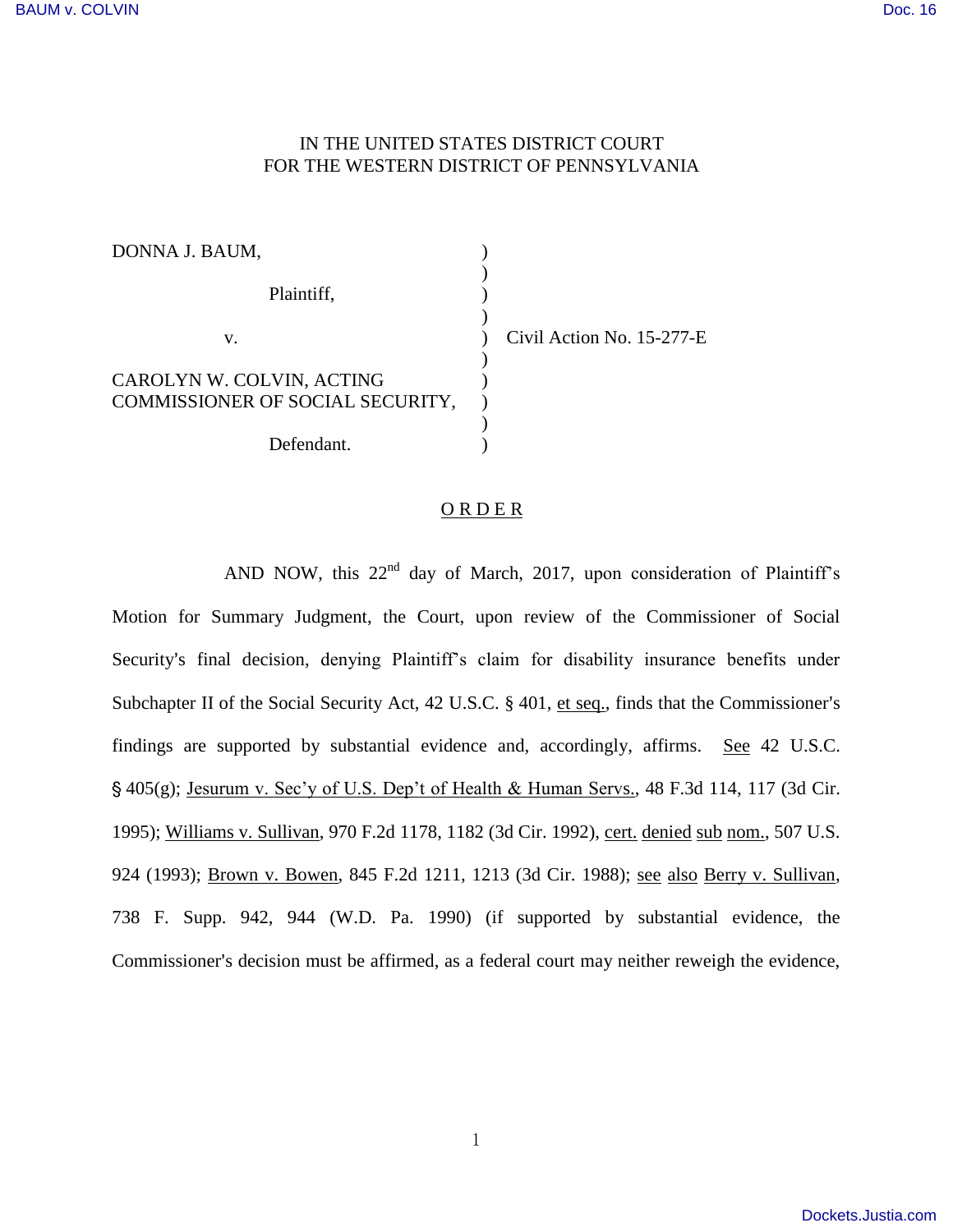nor reverse, merely because it would have decided the claim differently) (citing Cotter v. Harris,

642 F.2d 700, 705 (3d Cir. 1981)).<sup>1</sup>

|<br>|<br>| Plaintiff argues that the Administrative Law Judge ("ALJ") erred in formulating Plaintiff's residual functional capacity assessment ("RFC") by: (1) inadequately explaining the impact of Plaintiff's obesity on her other impairments; and (2) failing to evaluate properly Plaintiff's credibility with regard to her alleged symptoms. The Court disagrees and finds that substantial evidence supports the ALJ's findings as well as his ultimate determination, based on all the evidence presented, of Plaintiff's non-disability.

 First, the Court finds that there is no merit in Plaintiff's contention that the ALJ failed to consider adequately the effect of Plaintiff's obesity on her back, leg and foot impairments. Social Security Ruling 02-1p explains that in 1999 the Social Security Administration removed obesity as a listed impairment because obesity alone does not "represent a degree of functional limitation that would prevent an individual from engaging in any gainful activity." 2002 WL 34686281, at \*1. However, the regulation further provides that, because the effects of obesity in conjunction with other impairments can be greater than the effects of such impairments when considered individually, an ALJ must explain how a conclusion was reached regarding whether obesity caused any limitations for a claimant. See id. at \*6-7; see also Diaz v. Comm'r of Soc. Sec., 577 F.3d 500, 504 (3d Cir. 2009) (finding that morbid obesity would seem to have an exacerbating effect on a joint disfunction as a matter of common sense, if not from a medical diagnosis).

 In the present case, the Court finds that the ALJ clearly and sufficiently addressed this issue in his decision. The ALJ reviewed and discussed the evidence of record, and he specifically included obesity among Plaintiff's severe impairments. Noting that Plaintiff's weight varied between 198 and 212 pounds, and that she stood 5' 2.5" tall, the ALJ explained that Plaintiff's body mass index fell within the obese range. (R. 25). The ALJ further stated that, in accordance with SSR 02-1p, he had "considered the potential impact of obesity in causing or contributing to co-existing impairments." (R. 25). The ALJ explained that he had, nonetheless, concluded that there was no evidence in the record that Plaintiff's obesity had "any quantifiable impact on pulmonary, musculoskeletal, endocrine, or cardiac functioning." (R. 25). While finding that her "obesity most likely aggravates her diffuse aches and pains," the ALJ concluded that it does not seriously compromise her capacity to perform light work. (R. 25-26). The Court also notes that the record contains no medical opinions or other evidence specifically indicating that Plaintiff's obesity contributes to her alleged inability to perform work, nor has Plaintiff herself cited any evidence in the record indicating that this is indeed the case. Accordingly, Plaintiff's general assertion that the ALJ's explanation does not sufficiently discuss the degree to which her obesity exacerbates her other impairments is, quite simply, meritless.

 Second, Plaintiff asserts that the ALJ erred in evaluating her credibility. In support of this contention, Plaintiff argues that the ALJ mischaracterized the nature of Plaintiff's activities of daily living, including her childcare responsibilities. Plaintiff also states that the ALJ insisted that Plaintiff does not have disabling symptoms "simply because" she can perform limited daily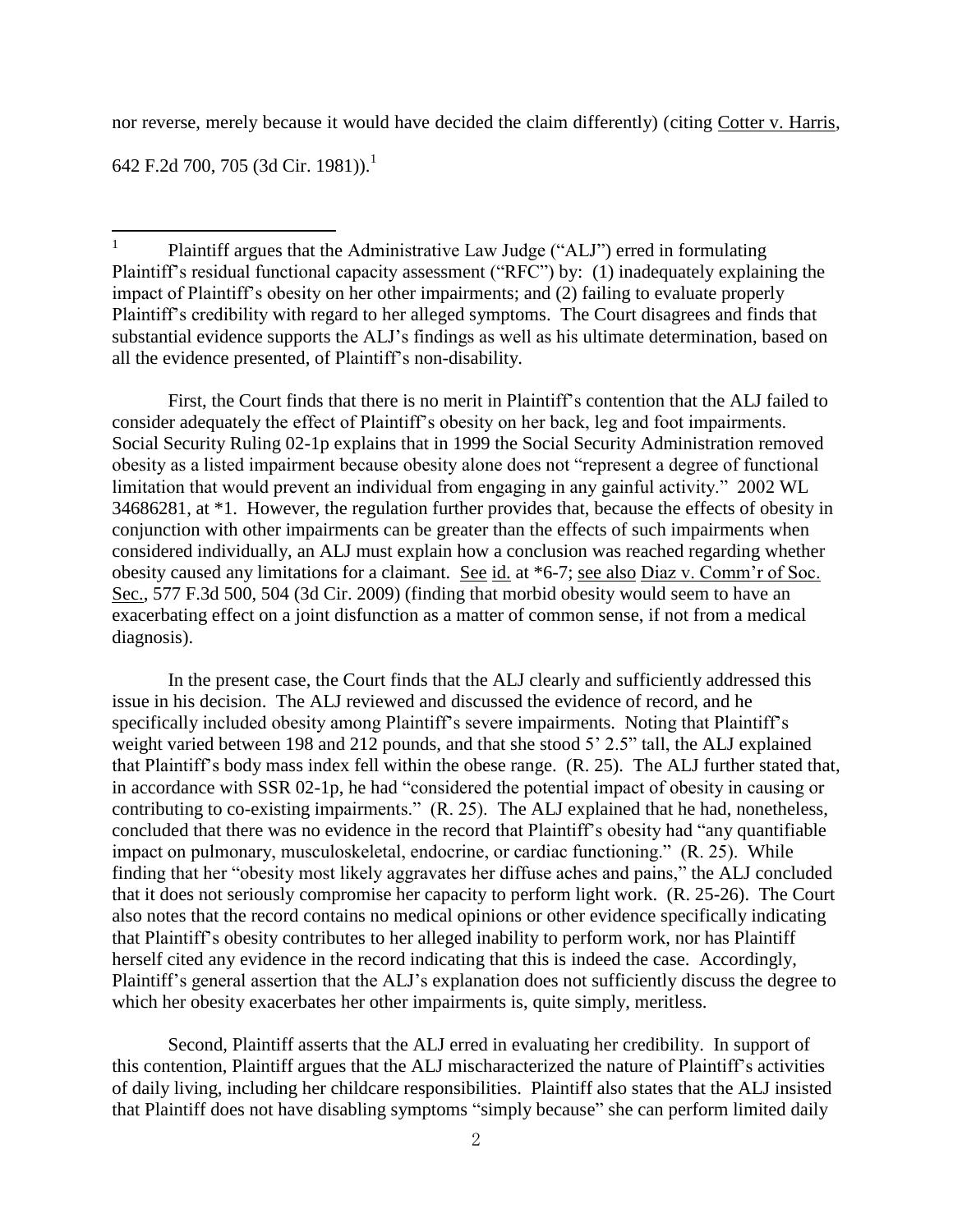activities. (Doc. No. 10 at 16). Upon review, however, the Court finds that the ALJ did in fact properly consider and discuss the evidence of record regarding Plaintiff's activities of daily living, including her childcare responsibilities. The Court also finds that the ALJ did not solely rely upon such activities in evaluating Plaintiff's credibility.

 $\overline{a}$ 

The Social Security regulations provide that, in determining whether a claimant is disabled, the ALJ must consider all of a claimant's symptoms and the extent to which the symptoms can reasonably be accepted as consistent with the objective medical evidence. See 20 C.F.R. § 404.1529(a). A claimant's subjective complaints of symptoms alone are not sufficient to establish disability. See id. In evaluating a claimant's subjective complaints, the ALJ must consider, first, whether the claimant has a medically determinable impairment that could reasonably be expected to produce the symptoms he or she alleges. See 20 C.F.R. § 404.1529(b). Once an impairment is found, the ALJ must then evaluate the intensity and persistence of the claimant's symptoms to determine the extent to which those symptoms limit his or her ability to work. See 20 C.F.R. § 404.1529(c)(3)(i)-(vii) (factors relevant to symptoms can include daily activities, medications and medical treatment). After an ALJ has evaluated a claimant's credibility, that determination is entitled to due deference because of the ALJ's opportunity to observe the claimant and weigh the claimant's testimony against the medical record. See Wier v. Heckler, 734 F.2d 955, 961-62 (3d Cir. 1984). A credibility determination by an ALJ should not be reversed unless it is "inherently incredible or patently unreasonable." Atlantic Limousine, Inc. v. NLRB, 243 F.3d 711, 718-19 (3d Cir. 2001) (internal quotation omitted).

 In the ALJ's decision here, after examining Plaintiff's medical treatment and subjective complaints in connection with her alleged impairments, the ALJ ultimately found that such evidence does not fully support the limitations that she alleges. For example, the ALJ described Plaintiff's activities of daily living using her testimony at the hearing and her self-report to the agency. In so doing, the ALJ accurately summarized Plaintiff's activities of daily living as described at her hearing, but he also noted that her functional self-assessment questionnaire from August 2013 appears to indicate fewer limitations. (R. 21). Additionally, the ALJ noted that, even if Plaintiff's daily activities are truly as limited as she alleged at her hearing, he could not attribute such significant limitations to her impairments in light of the "relatively weak medical evidence"—evidence which he then discussed at great length. (R. 21-25).

Included in the medical evidence are also references to Plaintiff's having taken part in child care activities at different points in time. The ALJ explained in his decision that these child care activities appear to have been more involved than Plaintiff indicated at her hearing. For example, in her hearing testimony, Plaintiff downplayed her participation in taking care of her young grandson who lives with her, stating that she is never alone with him because of the fear that she could possibly have to pick him up and could drop him because of her back and hand conditions. (R. 21, 34). Plaintiff also explained that her husband "pretty much takes care of him, I'm just there." (R. 33-35). The medical records, however, contain indications that Plaintiff complained to her medical care providers of her arms feeling weak from caring for her nine month old grandson. (R. 22, 249). The records also disclose that Plaintiff complained of feeling discomfort in her knees and feet, "especially following prolonged activity on her feet or when